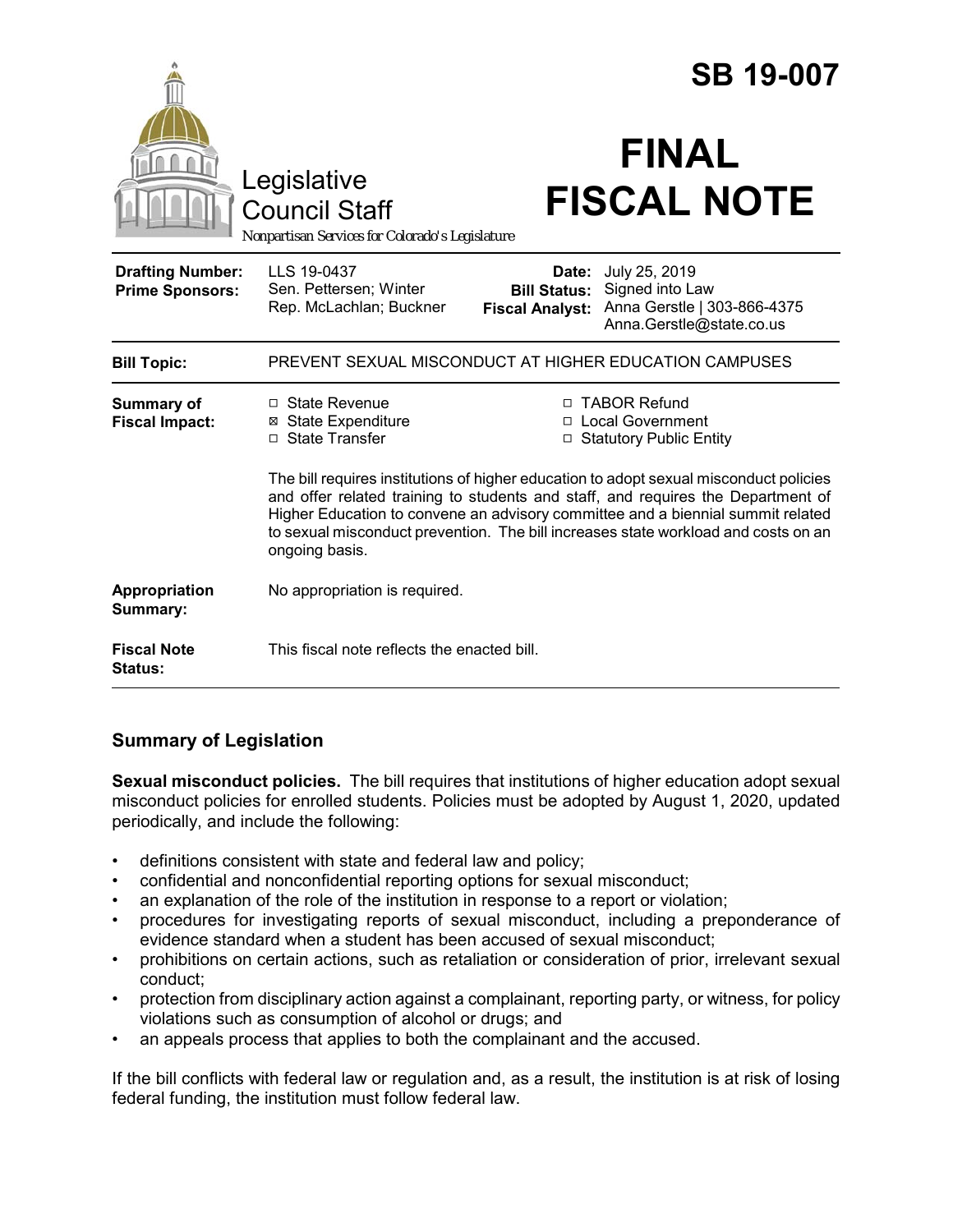July 25, 2019

**Support services.** By August 1, 2020, each institution must provide information to students how to access support regarding sexual misconduct. A faculty or staff member may provide the support, as long as the individual is not the institution's Title IX coordinator, or the institution may designate an outside entity to provide support. Institutions with fewer than 1,000 students may partner with another institution to provide support services.

**Training.** By August 1, 2020, each institution must offer annual training to new students and staff about the institution's sexual misconduct policy, the resources available, and awareness and prevention of sexual misconduct. The bill specifies what may be included in the training, and that information on the policy, training, and sexual misconduct prevention must be posted to the institution's website and distributed through email or other means of communication.

**Reporting.** By October 1, 2020, and each subsequent year, institutions must provide to the Department of Higher Education (DHE) their policy, a description of the training provided, a statement on how the institution is informing students of support services and promoting sexual misconduct awareness and prevention, and any changes to policy or procedures, to be posted on DHE's website and included in the department's SMART Act hearing beginning in 2020.

**Summits.** Beginning August 1, 2020, DHE must convene a planning committee to host biennial summits on sexual misconduct on institution campuses for interested persons to facilitate communication, share information, and hear from experts as it relates to awareness and prevention of sexual misconduct. The bill specifies the membership and appointment procedures of the ten-person committee, which must report to the General Assembly a summary of the events, attendees, outcomes, and recommendations by January 15 in the year following a summit.

**Advisory committee.** The bill creates an advisory committee to make recommendations to the General Assembly and institutions of higher education concerning sexual misconduct policies and methods to reduce sexual misconduct at institutions of higher education. The bill specifies the composition of the committee and that members serve without compensation. Currently, the federal Department of Education is considering public comment on proposed rules related to sexual misconduct. Within 90 days after the final federal rules are adopted, the committee must study and report on best practices and make recommendations related to handling incidents, conducting cross-examinations at hearings, and whether a standard of reasonableness should be included in an institution's sexual misconduct policy. The committee must report by January 1, 2021 and each year thereafter. The committee is scheduled to repeal September 1, 2023, after a sunset review.

## **State Expenditures**

The bill increases workload and costs for DHE and institutions of higher education, as discussed below.

**Department of Higher Education.** The bill increases expenditures for the DHE to host and the committee to convene the summit every other year. Costs may include food, materials, speakers, travel, and other related costs. Based on the cost of convening meetings of a similar size, holding the summit is expected to cost approximately \$5,000 every other year. No change in appropriations is required.